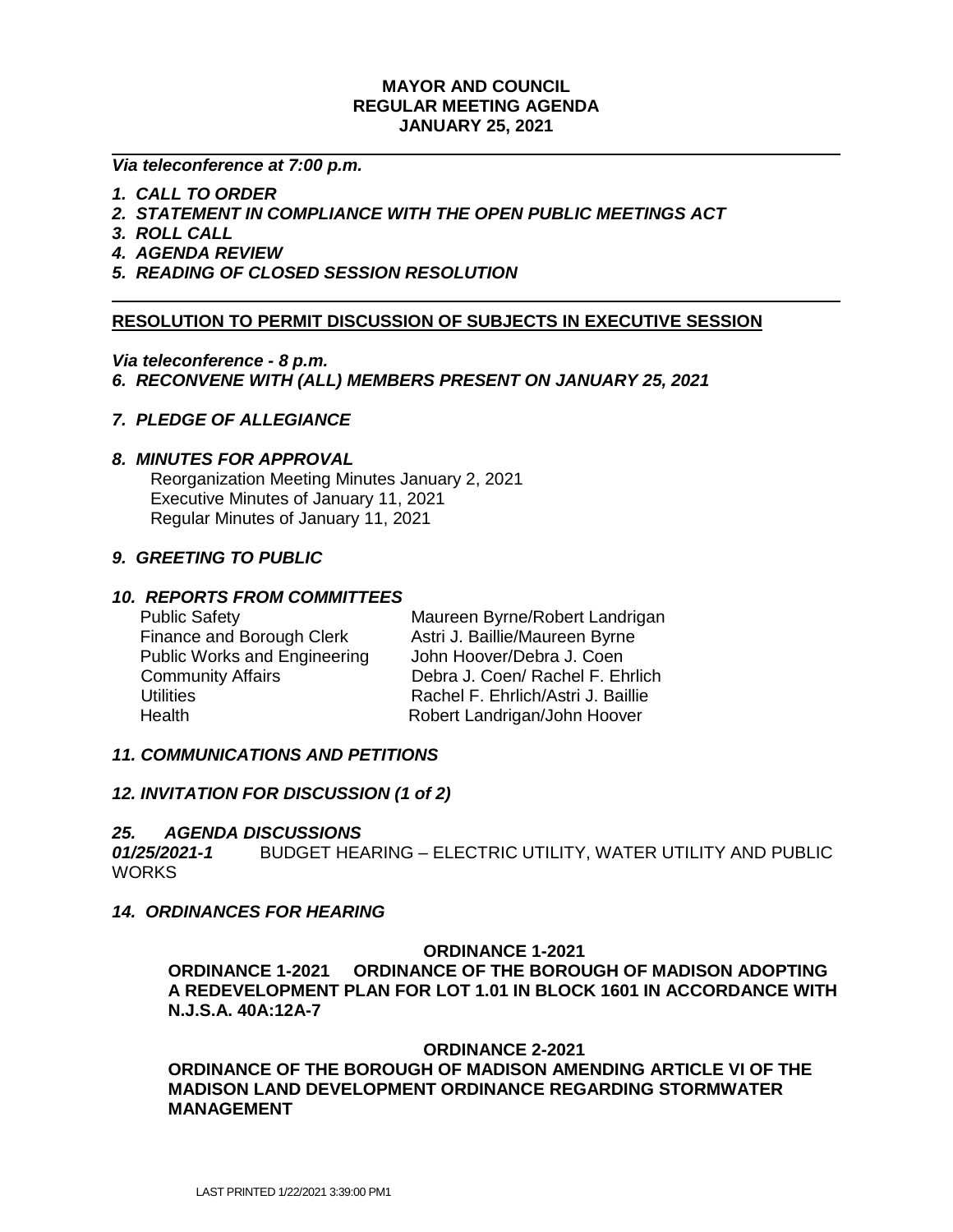**ORDINANCE 3-2021 ORDINANCE OF THE BOROUGH OF MADISON RESCINDING CHAPTER 195-11, SECTION A THROUGH H OF THE BOROUGH CODE ENTITLED "APPEAL TO GOVERNING BODY" PERMITTING REVIEW BY BOROUGH COUNCIL OF BOARD OF ADJUSTMENT FINAL DECISIONS**

# *15. INVITATION FOR DISCUSSION (2 of 2)*

# *16. INTRODUCTION OF ORDINANCES*

ORDINANCE 4-2021 ORDINANCE OF THE BOROUGH OF MADISON APPROPRIATING \$27,000.00 FROM THE MUNICIPAL OPEN SPACE TRUST FUND AS MATCHING FUNDS FOR ARCHITECTURAL PLANS AND SPECIFICATIONS AT THE MADISON MASONIC LODGE No.93

ORDINANCE 5-2021 ORDINANCE OF THE BOROUGH OF MADISON AMENDING CHAPTER 94 ATTACHMENT 3, APPENDIX C ENTITLED "ELECTRIC UTILITY DEPARTMENT RULES AND REGULATIONS"

ORDINANCE 6-2021 ORDINANCE OF THE BOROUGH OF MADISON AMENDING CHAPTER 195-27 OF THE MADISON BOROUGH CODE ENTITLED "LAND DEVELOPMENT ORDINANCE OF THE BOROUGH OF MADISON" REGARDING CHANGES IN ELEVATION

ORDINANCE 7-2021 ORDINANCE OF THE BOROUGH OF MADISON APPROPRIATING \$1,000,000.00 FROM THE GENERAL CAPITAL IMPROVEMENT FUND FOR THE 2021 ROAD RECONSTRUCTION PROJECTS, RELATED WORK AND MISCELLANEOUS PROJECTS

ORDINANCE 8-2021 ORDINANCE OF THE BOROUGH OF MADISON APPROPRIATING \$575,000.00 FROM THE GENERAL CAPITAL IMPROVEMENT FUND FOR 2021 MILLING AND OVERLAY PROJECTS

# *17. CONSENT AGENDA RESOLUTIONS*

R 47-2021 RESOLUTION OF THE BOROUGH OF MADISON APPOINTING ROBERT LANDRIGAN TO THE POSITION OF EMERGENCY MANAGEMENT COORDINATOR FOR A THREE YEAR TERM THROUGH DECEMBER 31, 2023

R 48-2021 RESOLUTION OF THE BOROUGH OF MADISON RATIFYING A SPECIAL EVENT PERMIT TO ALLOW THE USE OF SUMMERHILL PARK BY BOY SCOUTS OF AMERICA PATRIOTS PACK 7 AND TROOP 7

R 49-2021 RESOLUTION OF THE BOROUGH OF MADISON RATIFYING A SPECIAL EVENT PERMIT TO ALLOW THE USE OF SUMMERHILL PARK BY ST. VINCENT MARTYR CHURCH FOR A PRAYER SERVICE

R 50-2021 RESOLUTION OF THE BOROUGH OF MADISON SUPPORTING THE MADISON ENVIRONMENTAL COMMISSION GREEN VISION FORUM

R 51-2021 RESOLUTION OF THE BOROUGH OF MADISON AUTHORIZING THE FUNDING OF A RESERVE FOR SUSTAINABILITY AND INFRASTRUCTURE IMPROVEMENTS WITHIN THE ELECTRIC UTILITY CAPITAL FUND

R 52-2021 RESOLUTION OF THE BOROUGH OF MADISON AUTHORIZING PAYMENT IN THE AMOUNT OF \$15,236.36 TO MATINA & SON, INC. FOR WATER MAIN WORK COMPLETED ON AN EMERGENCY BASIS